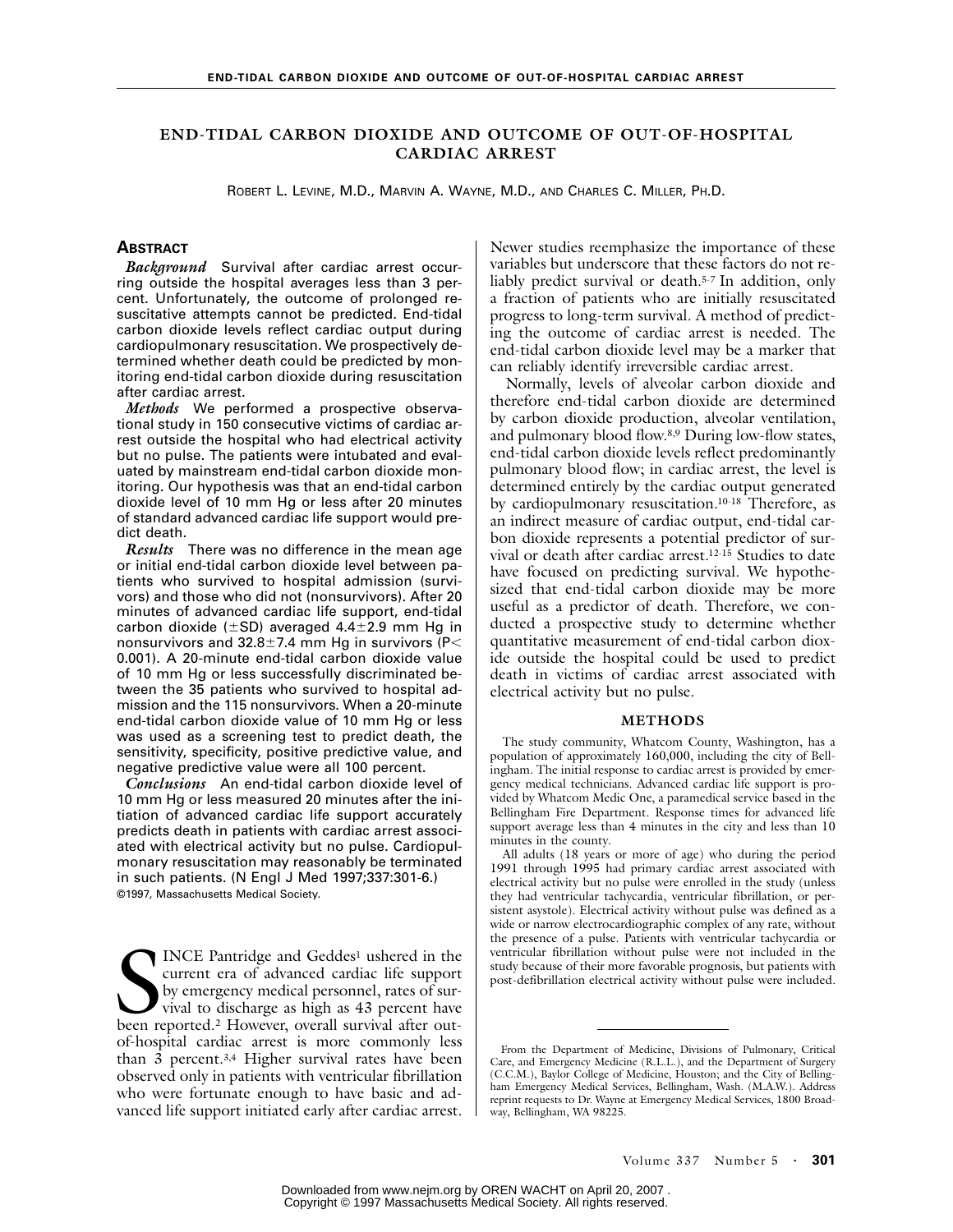Similarly, patients who converted from asystole to electrical activity without pulse as a result of the initial pharmacotherapy dictated by advanced-cardiac-life-support protocols were included in the study. Patients who remained in asystole despite therapy were excluded. Other exclusion criteria, determined at the initiation of advanced life support, included cardiac arrest due to hypothermia, poisoning, trauma, tension pneumothorax, cardiac tamponade, and hypovolemia.

The paramedics followed standard advanced-cardiac-life-support protocols<sup>16</sup> with on-line medical control from a single base station. The trachea was intubated, and the patient received ventilation with a standard adult, self-refilling bag. The endotracheal tube was immediately connected to a combined pulse oximeter– capnograph (Cosmos, Novametrix Medical Systems, Wallingford, Conn.). End-tidal carbon dioxide analysis was performed by mainstream sampling with a lightweight sensor (Capnostat II, Novametrix) attached directly to the endotracheal tube. The capnograph of this unit works on the principle of nondispersed infrared absorption with dual-wavelength ratiometric single-beam optics. The equipment is self-calibrating; the end-tidal carbon dioxide level and the pattern of the wave form are displayed digitally. End-tidal carbon dioxide data were recorded on a form attached to the patient's emergency-services record.

A persistent end-tidal carbon dioxide level of 10 mm Hg or less after 20 minutes of advanced cardiac life support was chosen a priori as a threshold that would separate patients who did not survive to hospital admission (nonsurvivors) from those who survived to be admitted (survivors), because it represents an extremely low cardiac output over a prolonged period, and in other studies it has been found to be incompatible with life.12,13,17,18 Unless spontaneous circulation returned, resuscitation continued for at least 20 minutes in all patients. After 20 minutes, it was discontinued if loss of electrical activity (asystole) occurred or restoration of spontaneous circulation was noted. Those who survived to discharge were followed for six weeks after discharge to determine long-term survival and functional status. The study was conducted with the approval of the institutional review board of Whatcom Medic One. The final outcome for all patients was classified as death in the field; restoration of spontaneous circulation in the field, defined as detection of a spontaneous pulse or blood pressure; survival to hospital admission; survival to discharge; or survival six weeks after discharge.

Data are presented as means  $\pm$  SD. Grouped data were compared by the Wilcoxon rank–sum test. The probability that the association between the 20-minute end-tidal carbon dioxide value and survival to hospital discharge was due to chance was evaluated by Fisher's exact test. Sensitivity, specificity, and positive and negative predictive values were calculated by standard screening-test formulas.19,20 The null hypothesis was considered to be rejected at a two-tailed alpha rate of 0.05 or less.

#### **RESULTS**

One hundred fifty-four patients were considered for the study. Two patients were excluded because postmortem toxicologic studies revealed them to be victims of drug overdose. An additional two patients were excluded; one had a cardiac arrest due to cardiac tamponade and the other had arrest due to hypovolemia.

There was no significant difference in the mean age or initial end-tidal carbon dioxide level between nonsurvivors and survivors to hospital admission (Table 1). After 20 minutes of advanced cardiac life support, end-tidal carbon dioxide levels clearly discriminated between nonsurvivors and survivors, averaging  $4.4 \pm 2.9$  mm Hg (range, 0 to 10) in nonsurvivors and  $32.8 \pm 7.4$  mm Hg (range, 18 to 58)

#### **TABLE 1.** END-TIDAL CARBON DIOXIDE VALUES IN PATIENTS WHO SURVIVED TO HOSPITAL ADMISSION AND IN THOSE WHO DID NOT.

| <b>VARIABLE</b>        | <b>NONSURVIVORS</b><br>$(N = 115)$ | <b>SURVIVORS</b><br>$(N = 35)$ | VALUE*  |
|------------------------|------------------------------------|--------------------------------|---------|
|                        | mean $\pm$ SD (range)              |                                |         |
|                        | Age (yr) $68.0 \pm 13.8$ (31-95)   | $71.5 \pm 13.0$ (27-90)        | 0.19    |
|                        | End-tidal carbon dioxide           |                                |         |
| $(mm Hg)$ <sup>+</sup> |                                    |                                |         |
| Initial                | $12.3 \pm 6.9$ (2-50)              | $12.2 \pm 4.6$ (5-22)          | 0.93    |
| Final                  | $4.4 \pm 2.9(0 - 10)$              | $32.8 \pm 7.4$ (18-58)         | < 0.001 |

\*P values were calculated with the Wilcoxon rank–sum statistic.

†Initial end-tidal carbon dioxide levels were determined immediately upon intubation. Final end-tidal carbon dioxide levels were determined after 20 minutes of advanced cardiac life support.



**Figure 1.** Histogram of Number of Patients (Frequency) at Each Value for End-Tidal Carbon Dioxide, with Standard "Midpoint" Groupings.

The majority of the patients were in the group with end-tidal carbon dioxide levels of 10 mm Hg or less, and all these patients died before reaching the hospital. The frequency distribution clearly differentiates between survivors and nonsurvivors. Values are given as standard midpoint groupings for ease of presentation.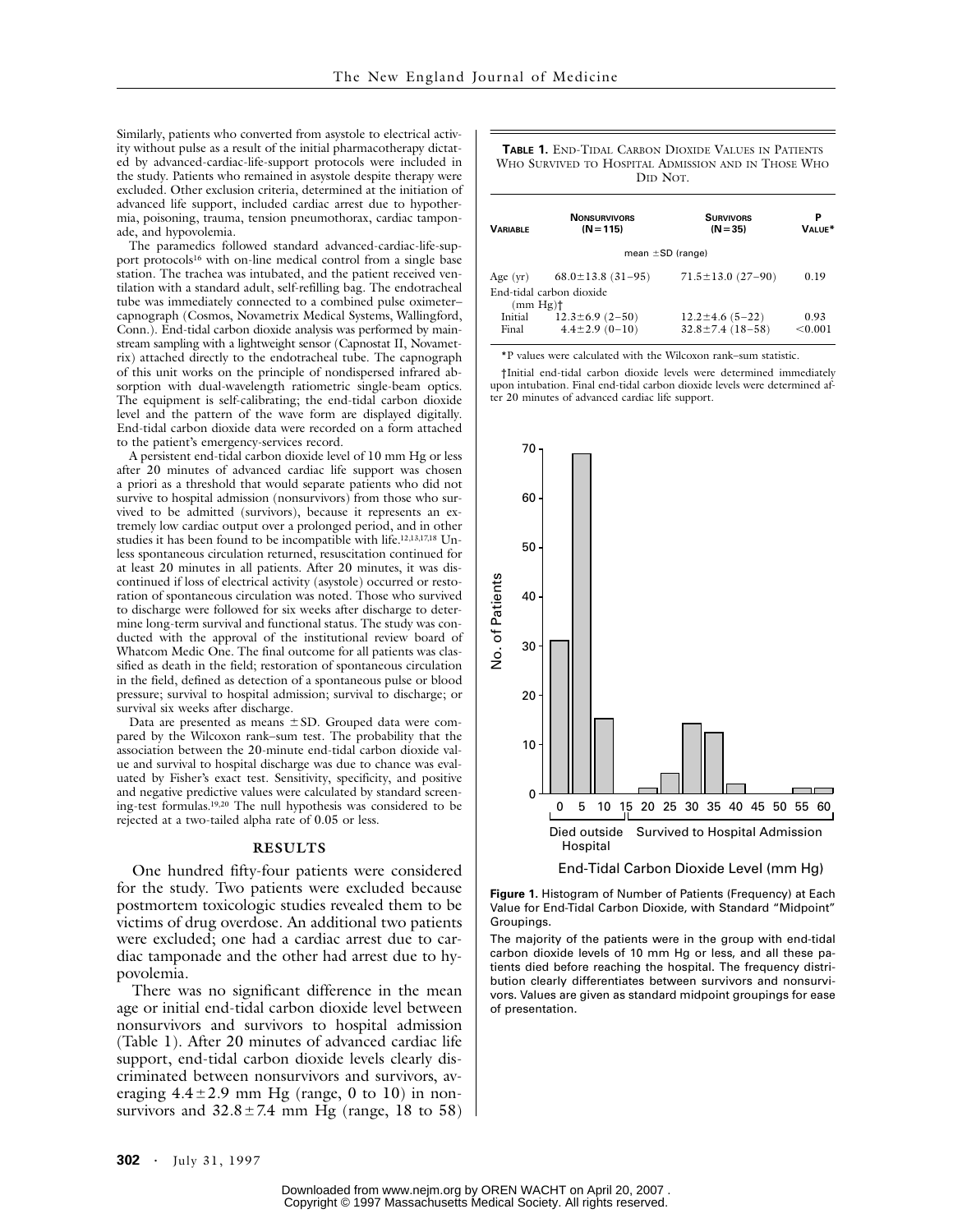in survivors  $(P<0.001)$  (Fig. 1). The results of Fisher's exact test with 20-minute end-tidal carbon dioxide levels dichotomized at 10 mm Hg were also significant ( $P<0.001$ ). An end-tidal carbon dioxide level of 10 mm Hg or less had a sensitivity, specificity, positive predictive value, and negative predictive value of 100 percent. Although the observed survival in the group with a 20-minute end-tidal carbon dioxide value of 10 mm Hg or less was zero in this study, a measure of precision is appropriate for interpreting the estimate. The upper 99 percent binomial confidence limit for the estimated survival is 3.9 percent. This indicates that there is a 99 percent probability that the true survival rate in patients with a 20-minute end-tidal carbon dioxide value of 10 mm Hg or less is no higher than 3.9 percent.

None of the patients with electrical activity but no pulse after 20 minutes of cardiopulmonary resuscitation could be resuscitated. Spontaneous circulation was restored in 35 patients, all within 20 minutes of the initiation of advanced life support. Nineteen of these patients died in the hospital. Endtidal carbon dioxide levels did not discriminate between patients who survived to hospital discharge and those who died in the hospital. Of the 16 patients discharged from the hospital, 14 were alive at six weeks. Eight of these were neurologically intact, five had mild neurologic impairment but were able to care for themselves, and one required skilled nursing assistance. Overall survival to hospital admission was 23.3 percent, and six-week survival was 9.3 percent. Survivors to hospital discharge were younger than those who died in the hospital  $(P<0.009)$  (Table 2).

### **DISCUSSION**

A small percentage of victims of cardiac arrest are successfully resuscitated and discharged from the hospital. In fact, in most patients who undergo cardiopulmonary resuscitation outside the hospital, spontaneous circulation never returns. Kellermann et al.21 noted that only 3 of 758 patients transported to a hospital in refractory cardiac arrest were resuscitated, all with moderate-to-severe neurologic deficits. In one hospital, Gray et al.<sup>22</sup> achieved resumption of spontaneous circulation in 16 of 185 patients who could not be resuscitated with advanced cardiac life support outside the hospital. No patient survived to hospital discharge. The cost to the hospital was conservatively estimated at \$100,000 to \$150,000 for the 169 patients who could not be resuscitated in the emergency department and \$180,908 for the 16 patients who were resuscitated but died in the hospital. If these data are extrapolated to the entire United States, the cost of futile resuscitative efforts is estimated at over \$1 billion per year.<sup>22,23</sup> Therefore, a marker that could accurately identify victims of cardiac arrest with no chance of survival would

| <b>TABLE 2. END-TIDAL CARBON DIOXIDE VALUES IN PATIENTS</b> |  |
|-------------------------------------------------------------|--|
| WHO DIED IN THE HOSPITAL AND IN THOSE WHO SURVIVED          |  |
| TO DISCHARGE FROM THE HOSPITAL.                             |  |

| <b><i>VARIABLE</i></b> | <b>DIED IN</b><br><b>HOSPITAL</b><br>$(N = 19)$ | <b>SURVIVED TO</b><br><b>DISCHARGE</b><br>$(N = 16)^*$ | Р<br><b>VALUET</b> |  |  |
|------------------------|-------------------------------------------------|--------------------------------------------------------|--------------------|--|--|
| mean $\pm$ SD (range)  |                                                 |                                                        |                    |  |  |
| Age $(yr)$             | $76.8 \pm 6.9$ (64-89)                          | $65.2 \pm 15.7$ (27-90)                                | 0.009              |  |  |
|                        | End-tidal carbon dioxide                        |                                                        |                    |  |  |
| $(mm Hg)$ ±            |                                                 |                                                        |                    |  |  |
| Initial                | $11.9 \pm 5.1$ (5-20)                           | $12.5 \pm 4.1 (7 - 22)$                                | 0.68               |  |  |
| Final                  | $31.8 \pm 7.3$ (18-56)                          | $34.0 \pm 7.7$ (24-58)                                 | 0.28               |  |  |
|                        |                                                 |                                                        |                    |  |  |

\*Fourteen of these 16 patients were still alive six weeks after discharge from the hospital.

†P values were calculated with the Wilcoxon rank–sum statistic.

‡Initial end-tidal carbon dioxide levels were determined immediately upon intubation. Final end-tidal carbon dioxide levels were determined after 20 minutes of advanced cardiac life support.

save an enormous amount of effort and expense. An increasing body of literature suggests that the endtidal carbon dioxide level can be used to determine when advanced cardiac life support can be discontinued.

Studies in animals demonstrate excellent correlation between cardiac output and end-tidal carbon dioxide levels in states of low<sup>9,10</sup> and very low<sup>24</sup> cardiac output. In addition, end-tidal carbon dioxide levels accurately reflect cardiac output and the efficacy of cardiopulmonary resuscitation,25 and they correlate with coronary perfusion pressure and successful resuscitation.26,27 However, the predictive accuracy of end-tidal carbon dioxide monitoring in patients with cardiac arrest is affected by time. Dohi et al.28 noted that end-tidal carbon dioxide levels did not reflect pulmonary and systemic circulation in the first minute after cardiac arrest. However, during continued cardiopulmonary resuscitation, end-tidal carbon dioxide levels remained constant in animals that survived but progressively declined in those that could not be resuscitated. In a model simulating pediatric cardiac arrest, Bhende et al.29 also found that successfully resuscitated puppies maintained an endtidal carbon dioxide level of 12 mm Hg over 5 to 10 minutes of cardiopulmonary resuscitation. Finally, Kern et al.30 observed that end-tidal carbon dioxide values could be used to differentiate between survivors and nonsurvivors only after 14 minutes of cardiopulmonary resuscitation.

Studies in humans demonstrate a similar relation among end-tidal carbon dioxide levels, cardiac output, and survival. Falk et al.15 reported that end-tidal carbon dioxide levels accurately reflected cardiac output in low-flow and no-flow states in 10 patients in an intensive care unit. Two small studies of cardiac arrest outside the hospital<sup>31,32</sup> noted that end-tidal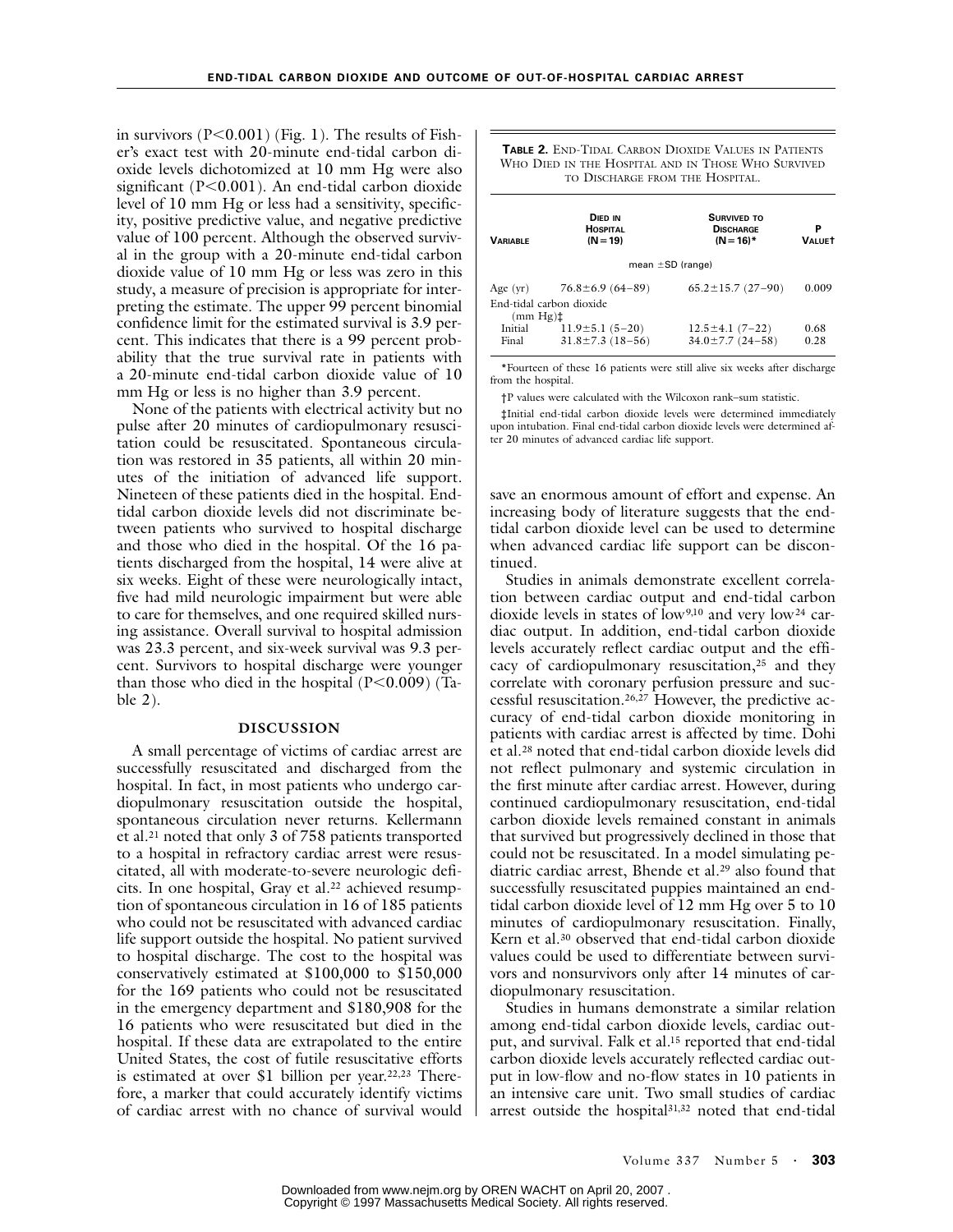carbon dioxide values predicted survival, although another study11 that measured end-tidal carbon dioxide after a considerable period of cardiopulmonary resuscitation found no correlation. In a more clinically relevant study, Sanders et al.<sup>12</sup> found that the end-tidal carbon dioxide level predicted the success of resuscitation after in-hospital and out-of-hospital cardiac arrest. Resuscitated patients had an average end-tidal carbon dioxide value of at least 10 mm Hg. The difference in end-tidal carbon dioxide values increased over time; at 20 minutes, end-tidal carbon dioxide averaged 18 mm Hg in survivors and 6 mm Hg in those who could not be resuscitated. Although an end-tidal carbon dioxide level of at least 10 mm Hg did not guarantee successful resuscitation, no patient with a value of less than 10 mm Hg was resuscitated.

Callaham and Barton<sup>13</sup> found that the initial endtidal carbon dioxide level determined after prolonged cardiac arrest and cardiopulmonary resuscitation predicted survival, with values averaging 19 mm Hg in survivors and 5 mm Hg in nonsurvivors. A threshold end-tidal carbon dioxide level of 15 mm Hg had the best sensitivity and specificity, with positive and negative predictive values of 91 percent. However, in four of their resuscitated patients, the initial and later values of end-tidal carbon dioxide were less than 10 mm Hg. Therefore, these authors concluded that since 100 percent sensitivity could not be achieved at a useful level of specificity, a low end-tidal carbon dioxide level was not in itself a sufficient reason to terminate resuscitative efforts. In contrast, Varon et al.<sup>14</sup> found that no patient who survived out-of-hospital or in-hospital cardiac arrest had an end-tidal carbon dioxide level of less than 2 percent (approximately 14 mm Hg).

The effect of improved and new techniques on the ability of cardiopulmonary resuscitation to generate flow, and hence indirectly on the predictive accuracy of end-tidal carbon dioxide monitoring, has also been examined. Investigators have optimized compression $33$  and the compression rate  $34$  in cardiopulmonary resuscitation with end-tidal carbon dioxide monitoring; increased excretion of carbon dioxide correlates with improved cardiac output. However, even with improved technique, Kern et al.17 found mean end-tidal carbon dioxide levels of 17.9 mm Hg in patients in whom spontaneous circulation was restored and 10.4 mm Hg in those who could not be resuscitated, a threshold not clinically different from the value of 10 mm Hg used in this study. Active compression–decompression cardiopulmonary resuscitation increases end-tidal carbon dioxide35,36 whereas epinephrine decreases end-tidal carbon dioxide.37 However, patient survival and the predictive accuracy of end-tidal carbon dioxide levels were not affected by either technique.38,39 Cantineau et al.37 noted that no patient with an end-tidal car-

bon dioxide level of less than 10 mm Hg could be resuscitated.

Despite data supporting an end-tidal carbon dioxide threshold of 10 mm Hg or less as indicative of death in victims of prolonged cardiac arrest, clinicians have been reluctant to incorporate end-tidal carbon dioxide monitoring into advanced cardiac life-support algorithms. This is perhaps because of isolated reports of survivors of lengthy resuscitative efforts who have persistently low end-tidal carbon dioxide values.13,37 Our study sought to address this issue by studying end-tidal carbon dioxide monitoring in a well-defined, clinically relevant population. The entire study was performed outside the hospital, without introducing variables such as transportation to a new environment. Only cardiac arrest involving electrical activity without pulse was studied, with end-tidal carbon dioxide monitoring initiated at the time resuscitation began.

As expected, restoration of spontaneous circulation was achieved early in the experimental period if it occurred at all. However, the key finding of this study is that circulation was never restored in any patient with persistent electrical activity but no pulse after 20 minutes of advanced life support. This is not surprising given the prolonged, severe insult that was documented by an end-tidal carbon dioxide level of 10 mm Hg or less at the end of the 20-minute interval. We also noted that the difference between the end-tidal carbon dioxide levels of survivors and nonsurvivors increased over time. By using a threshold of 10 mm Hg measured after 20 minutes of advanced cardiac life support to determine whether death (rather than survival) could be predicted, we found both sensitivity and specificity to be 100 percent.

Our data strongly suggest a threshold effect between 10 and 18 mm Hg of end-tidal carbon dioxide. No patient who had an end-tidal carbon dioxide level of less than 10 mm Hg survived. Conversely, in all 35 patients in whom spontaneous circulation was restored, end-tidal carbon dioxide rose to at least 18 mm Hg before the clinically detectable return of vital signs.

The difference between survivors and nonsurvivors in 20-minute end-tidal carbon dioxide levels is dramatic and obvious, and extensive analyses are not necessary to demonstrate it. Future studies are needed to demonstrate that the findings are reproducible, however. Among the patients in whom spontaneous circulation was restored, end-tidal carbon dioxide levels did not discriminate between longterm survivors and those who died in the hospital. Therefore, end-tidal carbon dioxide is useful as a predictor of death in patients with cardiac arrest who have electrical activity but no pulse. However, it cannot be used to determine which of the patients in whom spontaneous circulation is restored will be long-term survivors.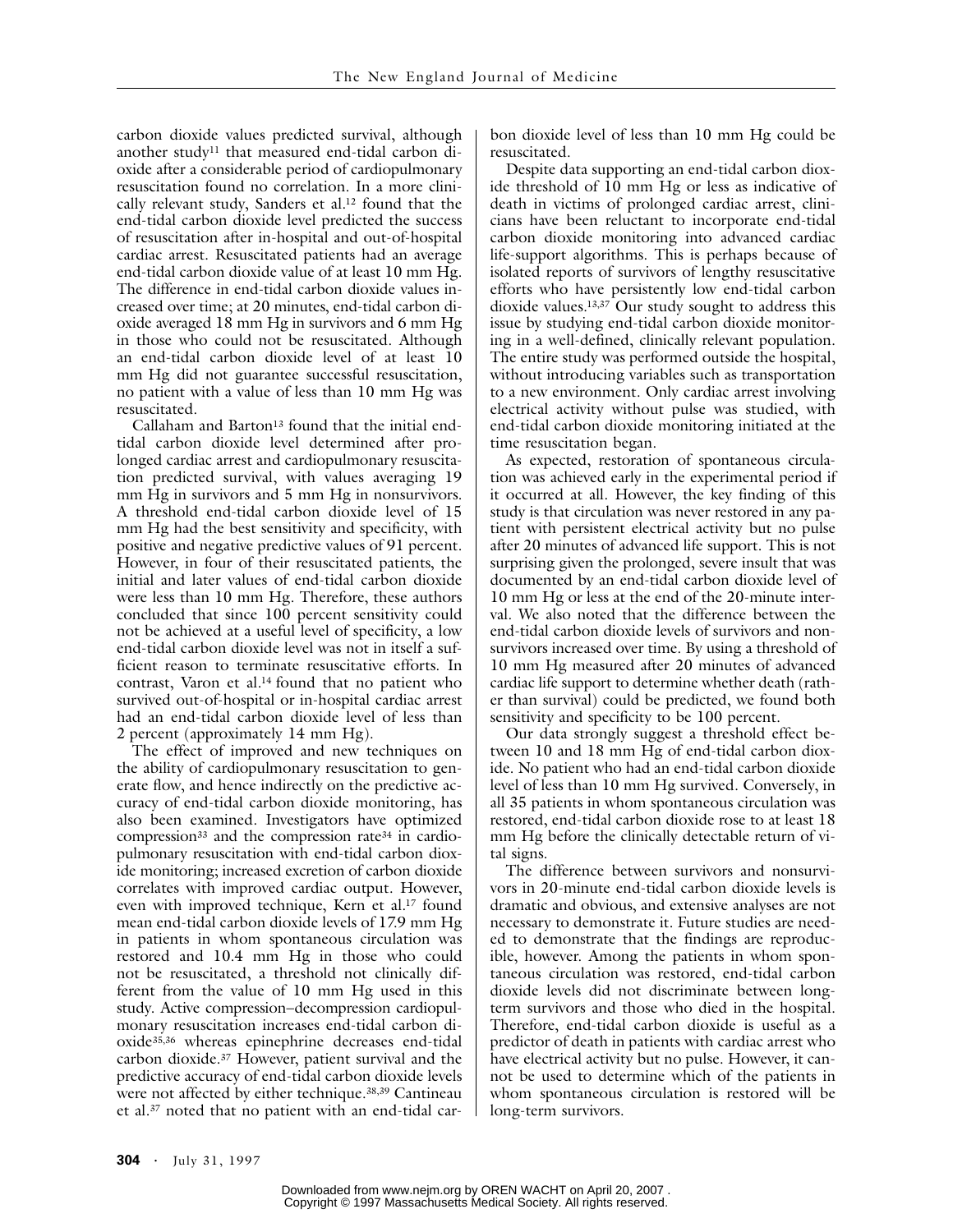This study had several potential limitations. Our data were derived from a well-defined population with pulseless electrical activity. Other dysrhythmias and patient populations need to be studied before our conclusions can be extended to other patients with cardiac arrest. However, as we have noted, reports of end-tidal carbon dioxide monitoring in various animal and patient populations support our hypothesis that a threshold value of end-tidal carbon dioxide exists, below which the likelihood of survival is zero. We believe that until these data can be extended to all types of cardiac arrest, a conservative approach should be maintained by using an end-tidal carbon dioxide level of 7 mm Hg, for example, as reason to discontinue cardiopulmonary resuscitation after 20 minutes of advanced cardiac life support. Use of this criterion would greatly reduce the number of patients with cardiac arrest who undergo prolonged, futile resuscitative efforts in the field and in the hospital, resulting in substantial savings of money and health care resources.

Finally, although several states permit the discontinuation of resuscitative efforts outside the hospital, many do not. Therefore, legislative changes may be required for the guidelines suggested by this study to be implemented.

### **CONCLUSIONS**

This study demonstrates that the level of end-tidal carbon dioxide measured during resuscitative efforts can be a predictor of death from cardiac arrest in patients with electrical activity but no pulse. Measuring end-tidal carbon dioxide is technically feasible outside the hospital, and the results can be used to determine when advanced cardiac life support can be discontinued, decreasing the efforts and costs entailed in futile resuscitative efforts. If future studies of outside-the-hospital and in-hospital cardiac arrest confirm the accuracy of this marker in patients with electrical activity but no pulse and in those with other dysrhythmias, changes can be made in American Heart Association protocols to allow the discontinuation of resuscitative efforts when they are no longer of value to the patient.

#### **REFERENCES**

**1.** Pantridge JF, Geddes JS. A mobile intensive-care unit in the management of myocardial infarction. Lancet 1967;2:271-3.

**2.** Eisenberg M, Bergner L, Hallstrom A. Paramedic programs and out-ofhospital cardiac arrest. I. Factors associated with successful resuscitation. Am J Public Health 1979;69:30-8.

**3.** Becker LB, Ostrander MP, Barrett J, Kondos GT. Outcome of CPR in a large metropolitan area: where are the survivors? Ann Emerg Med 1991; 20:355-61.

**4.** Lombardi G, Gallagher J, Gennis P. Outcome of out-of-hospital cardiac arrest in New York City: the Pre-Hospital Arrest Survival Evaluation (PHASE) Study. JAMA 1994;271:678-83.

**5.** Marwick TH, Case CC, Siskind V, Woodhouse SP. Prediction of survival from resuscitation: a prognostic index derived from multivariate logistic model analysis. Resuscitation 1991;22:129-37.

**6.** Pepe PE, Levine RL, Fromm RE Jr, Curka PA, Clark PS, Zachariah BS. Cardiac arrest presenting with rhythms other than ventricular fibrillation: contribution of resuscitative efforts toward total survivorship. Crit Care Med 1993:21:1838-43.

**7.** Wright D, Bannister J, Ryder M, Mackintosh AF. Resuscitation of patients with cardiac arrest by ambulance staff with extended training in West Yorkshire. BMJ 1990;301:600-2.

**8.** West JB. State of the art: ventilation-perfusion relationships. Am Rev Respir Dis 1977;116:919-43.

**9.** Isserles SA, Breen PH. Can changes in end-tidal PCO<sub>2</sub> measure changes in cardiac output? Anesth Analg 1991;73:808-14.

**10.** Shibutani K, Muraoka M, Shirasaki S, Kubal K, Sanchala VT, Gupte P. Do changes in end-tidal PCO<sub>2</sub> quantitatively reflect changes in cardiac output? Anesth Analg 1994;79:829-33.

**11.** Garnett AR, Ornato JP, Gonzalez ER, Johnson EB. End-tidal carbon dioxide monitoring during cardiopulmonary resuscitation. JAMA 1987; 257:512-5.

**12.** Sanders AB, Kern KB, Otto CW, Milander MM, Ewy GA. End-tidal carbon dioxide monitoring during cardiopulmonary resuscitation: a prognostic indicator for survival. JAMA 1989;262:1347-51.

**13.** Callaham M, Barton C. Prediction of outcome of cardiopulmonary resuscitation from end-tidal carbon dioxide concentration. Crit Care Med 1990;18:358-62.

**14.** Varon AJ, Morrina J, Civetta JM. Clinical utility of a colorimetric endtidal CO<sub>2</sub> detector in cardiopulmonary resuscitation and emergency intubation. J Clin Monit 1991;7:289-93.

**15.** Falk JL, Rackow EC, Weil MH. End-tidal carbon dioxide concentration during cardiopulmonary resuscitation. N Engl J Med 1988;318:607- 11.

**16.** Essentials of ACLS. In: Cummins RO, ed. Textbook of advanced cardiac life support. Dallas: American Heart Association, 1994:1.1-1.77.

**17.** Kern KB, Sanders AB, Raife J, Milander MM, Otto CW, Ewy GA. A study of chest compression rates during cardiopulmonary resuscitation in humans: the importance of rate-directed chest compressions. Arch Intern Med 1992;152:145-9.

**18.** Wayne MA, Levine RL, Miller CC. Use of end-tidal carbon dioxide to predict outcome in prehospital cardiac arrest. Ann Emerg Med 1995;25: 762-7.

**19.** SAS/STAT user's guide, version 6.03 ed. Cary, N.C.: SAS Institute, 1988.

**20.** Hennekens CH, Buring JE. Epidemiology in medicine. Boston: Little, Brown, 1987:333.

**21.** Kellermann AL, Hackman BB, Somes G. Predicting the outcome of unsuccessful prehospital advanced cardiac life support. JAMA 1993;270: 1433-6.

**22.** Gray WA, Capone RJ, Most AS. Unsuccessful emergency medical resuscitation: are continued efforts in the emergency department justified? N Engl J Med 1991;325:1393-8.

**23.** Gray WA. Prehospital resuscitation: the good, the bad, and the futile. JAMA 1993;270:1471-2.

**24.** Idris AH, Staples ED, O'Brien DJ, et al. End-tidal carbon dioxide during extremely low cardiac output. Ann Emerg Med 1994;23:568-72.

**25.** Weil MH, Bisera J, Trevino RP, Rackow EC. Cardiac output and endtidal carbon dioxide. Crit Care Med 1985;13:907-9.

26. Sanders AB, Atlas M, Ewy GA, Kern KB, Bragg S. Expired PCO<sub>2</sub> as an index of coronary perfusion pressure. Am J Emerg Med 1985;3:147- 9.

27. Sanders AB, Ewy GA, Bragg S, Atlas M, Kern KB. Expired PCO<sub>2</sub> as a prognostic indicator of successful resuscitation from cardiac arrest. Ann Emerg Med 1985;14:948-52.

**28.** Dohi S, Takeshima R, Matsumiya N. Carbon dioxide elimination during circulatory arrest. Crit Care Med 1987;15:944-6.

**29.** Bhende MS, Karasic DG, Menegazzi JJ. Evaluation of an end-tidal CO<sub>2</sub> detector during cardiopulmonary resuscitation in a canine model for pediatric cardiac arrest. Pediatr Emerg Care 1995;11:365-8.

**30.** Kern KB, Sanders AB, Voorhees WD, Babbs CF, Tacker WA, Ewy GA. Changes in expired end-tidal carbon dioxide during cardiopulmonary resuscitation in dogs: a prognostic guide for resuscitation efforts. J Am Coll Cardiol 1989;13:1184-9.

**31.** Asplin BR, White RD. Prognostic value of end-tidal carbon dioxide pressures during out-of-hospital cardiac arrest. Ann Emerg Med 1995;25: 756-61.

**32.** Cantineau JP, Lambert Y, Merckx P, et al. End-tidal carbon dioxide during cardiopulmonary resuscitation in humans presenting mostly with asystole: a predictor of outcome. Crit Care Med 1996;24:791-6.

**33.** Lambert Y, Cantineau JP, Merckx P, Bertrand C, Duvaldestin P. Influence of end-tidal CO<sub>2</sub> monitoring on cardiopulmonary resuscitation. Anesthesiology 1992;77:Suppl:A1081. abstract.

**34.** Ornato JP, Gonzalez ER, Garnett AR, Levine RL, McClung BK. Effect of cardiopulmonary resuscitation compression rate on end-tidal carbon dioxide concentration and arterial pressure in man. Crit Care Med 1988; 16:241-5.